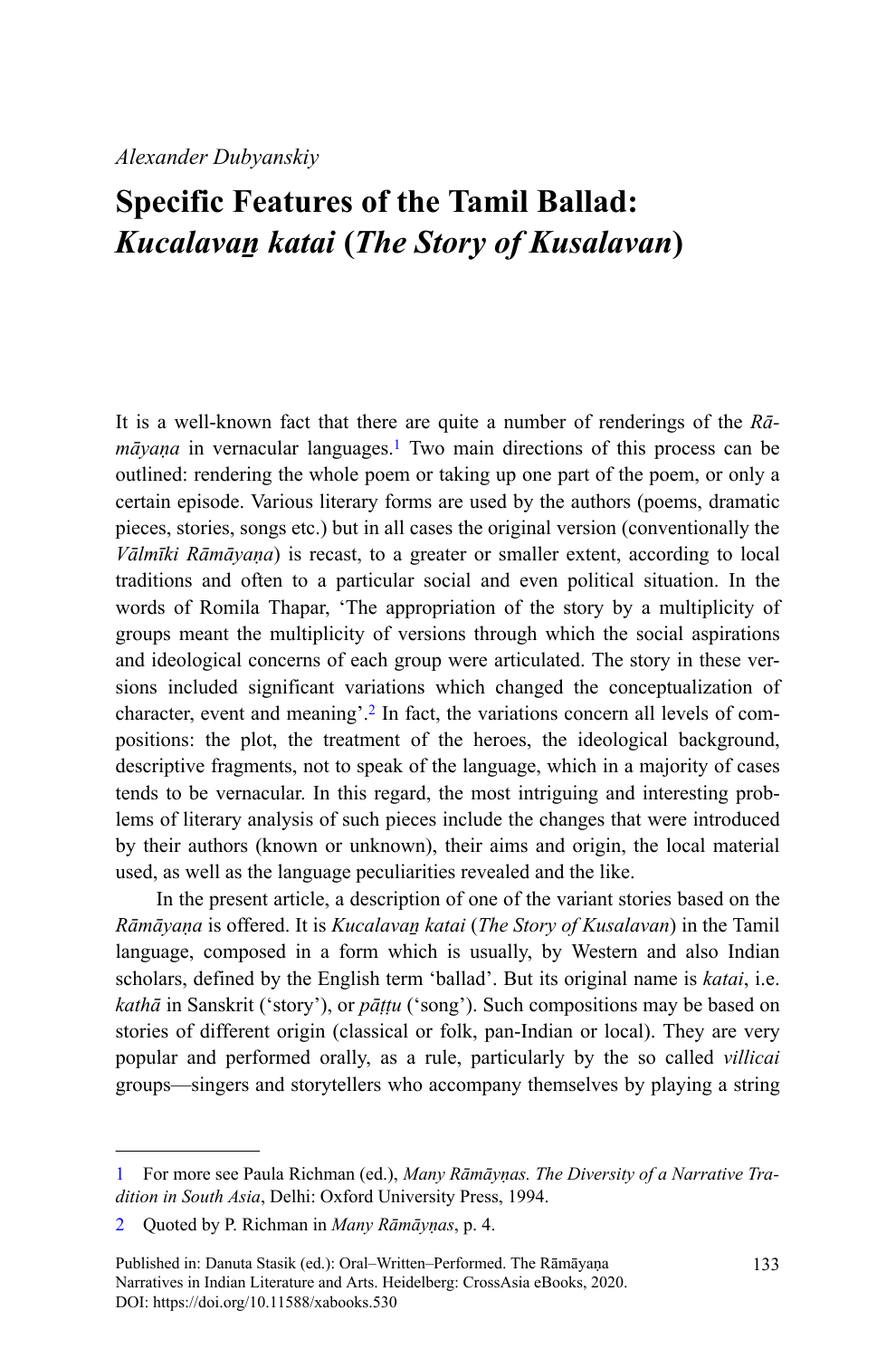of a bow (*vil*) and beating bells and small drums. If the stories happen to be written down on palm-leaves or printed on paper, they do not have names of either composers or performers.

The manuscript (or, rather, manuscripts) of *Kucalavaṉ katai*, whose author is also unknown, was published twice. It was initially brought out by the International Institute of Tamil Studies and edited by Irā. Vacumati.<sup>3</sup> One more edition (with English translation) was undertaken by the Institute of Asian Studies.<sup>4</sup> There are a number of discrepancies between both editions (including the titles) but the bulk of the story is the same. What strikes the eye, however, is the beginning of the pieces. The first variant was obviously edited by somebody who tried to shape it as a sort of a medieval poem with all the necessary traditional preliminary parts: the glorification of a god (Śiva in this case), homage (Tamil *tuti* < Sanskrit *stuti*) to other gods (Gaṇapati, Sarasvatī, Nārāyaṇa, family gods), to parents, to the teacher. The second variant of the story is lacking all these.

The story is based on the events of the last part of the epic poem (the *Uttarakāṇḍa*). In short, it runs as follows:

Rāma is back in Ayodhyā. He enquiries Bharata about the life of its citizens, then summons them to him and tells them to bring the gourds needed for a rite devoted to his father's memory. Then he distributes the gourd seeds among them and gives one to Hanumān. With the passing of time only Hanumān's seed produced fruit, an enormous gourd. Rāma orders those who failed to grow gourds to bring gold in a quantity equal to the weight of Hanumān's gourd. The citizens are angered by Rāma and leave in tears. He wants to find out what people think of him and decides to walk along the streets of Ayodhyā in disguise. That night he overhears the agitated conversation between a washerman (*vaṇṇaṉ*) and his wife, accusing her of unfaithfulness. In the course of the quarrel, the situation with Sītā is unpleasantly mentioned.

Meanwhile Kaikeyī who also suspects Sītā of infidelity instigates her to draw a picture of Rāvaṇa. Sītā says that she has never seen him, but even so draws Rāvaṇa's portrait. Rāma returns home and she hides it under the bed. Rāma finds the picture and when a drop of his sweat falls on it, Rāvaṇa is resurrected. Rāma once more has to fight and kill him. He scolds Sītā and in anger orders Lakṣmaṇa to take her to the forest and kill her with his magic sword. Laksmana defies Rāma and, in the forest, Sītā gives birth to a child who is named Kucalavaṉ and then raised by Vālmīki. One day, when Vālmīki was absent, she takes the boy from the *āśrama* and Vālmīki, thinking that Kucalavan is lost, creates another child, Acalavan, out of the *darbha* grass. The

<sup>3</sup> *Kucalavar cuvāmi katai*, Patippāciriyar irā. vacumati, Ceṉṉai: Ulakat tamiḻ ārāycci niruvanam, 1995.

<sup>4</sup> *Kucalavaṉ katai*. *The Story of Kusalavan*, general editor G. John Samuel, ed. G. Selva Lakshmi, R. Jayalakshmi, English rendering D. Thomas, Chennai: Institute of Asian Studies, 2006.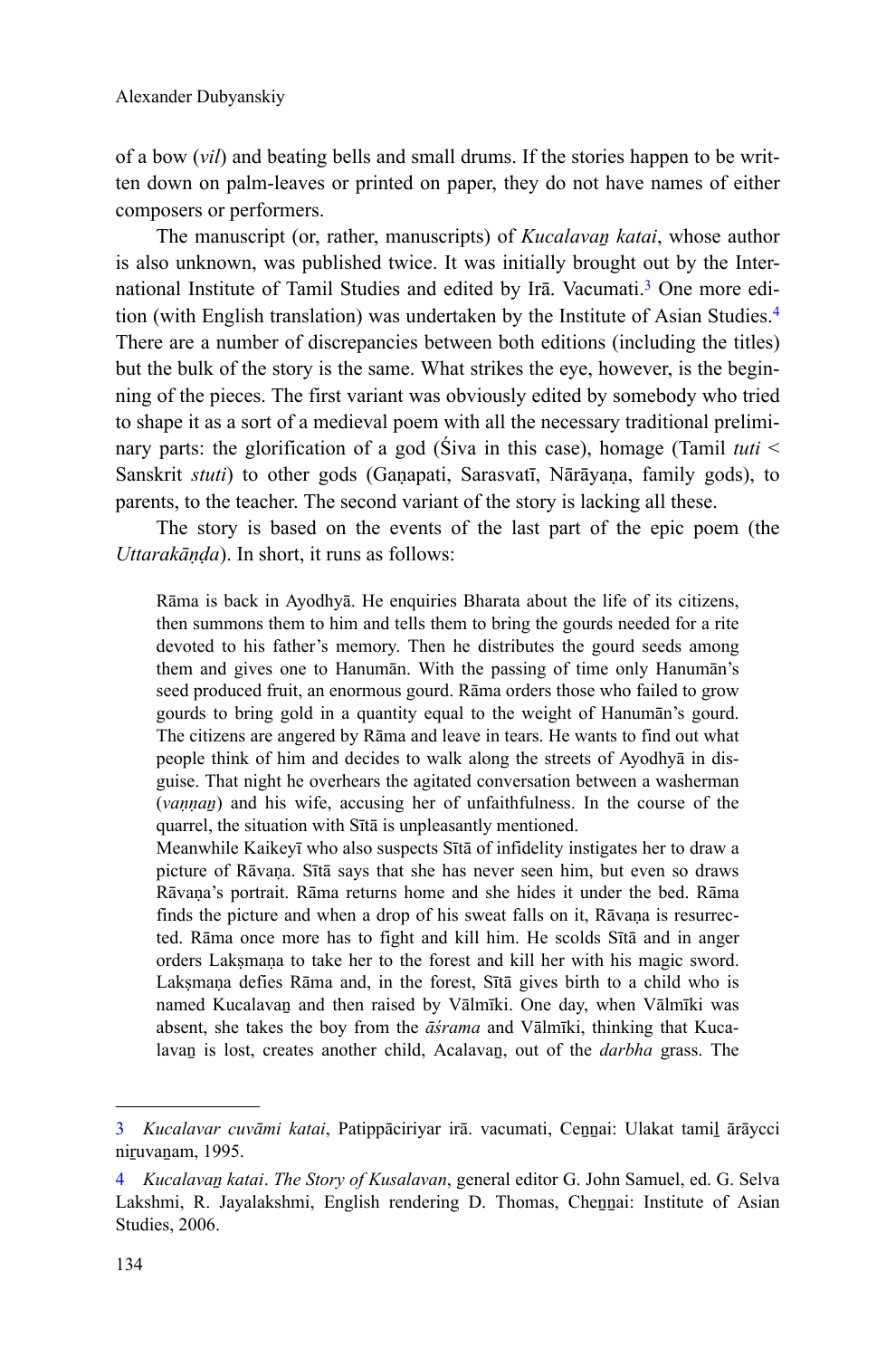grown-up brothers are described as great heroes and later enter a fight with Hanumān for the horse which emerged during a sacrifice conducted by Rāma. The brave boys beat Hanumān and then defeat Rāma's army. In the end, they are identified as Rāma's children but they refuse to go to Ayodhyā and return with their mother to the *āśrama*.

Even such a schematic presentation of the plot (with some episodes omitted) shows that it differs considerably from Vālmīki's poem as well as from the classical Tamil poem *Irāmavatāram* by Kampaṉ.<sup>5</sup> Some principle events such as Sītā's exile, the birth of children, their life and studies in Vālmīki's *āśrama* are preserved but they are treated quite originally and supplemented with several new episodes. In fact, this is a piece of literature in its own right, saturated with attitudes and problems which the creators and the performers (who, in principle, may coincide) considered interesting and topical for their audience.

First of all, it is clear from the very beginning that the figure of Rāma is not presented in a favourable light. True, the story does contain a certain glorification of him; various traditional names and epithets of Visnu and Krsna are applied to his figure (Perumāḷ, Nārāyaṇaṉ, Hari, Acyuta, Kōpāl, Tirumāl, Māyavaṉ etc.), and he is certainly recognized as the *avatāra* of Viṣṇu, but his image on the whole is considerably humbled and human weaknesses prevail in his character. Even his martial bravery is doubted and crumbles when he encounters his sons on the battlefield. In the episode with his citizens, he is cunning and cruel; when he finds Rāvaṇa's portrait his reaction is close to hysterical. He exclaims:

Is it proper to draw a picture of dead Rāvaṇa and make him return? Is it proper to draw a picture of the gone Rāvaṇa which [makes him] come again? How much did I suffer during the war with Rāvana! Is it proper to depict Rāvana with a crown which is worshipped by kings?<sup>6</sup>

These rhetoric questions obviously disclose Rāma's wounded ego, which screens his other emotions. Only at the end of his monologue does he reproach Sītā for staying in Rāvana's realm:

You, who lived with the wild *rākṣasa*, be away from my eyes, be gone!

<sup>5</sup> *Kamparāmāyaṇam: Irāmavatāram*, nāṅkām accu, Ceṉṉai: Kampaṉ kaḻakam, 1984.

<sup>6</sup> *cettiṟantupōṉa Rāvaṇaṉait tirumpappaṭattil eḻutalāmō / māṇṭiṟantupōṉa Rāvaṇaṉai maṟuttumpaṭattil eḻutalāmō / Rāvaṇacammārap pōrmuṭikka nāṉum ettaṉai pāṭupaṭṭēṉ / tēcaracarkaḷ vaṇaṅkuvarō tirumuṭitaṉṉait tarikkalāmō*; *Kucalavaṉ katai*, p. 66.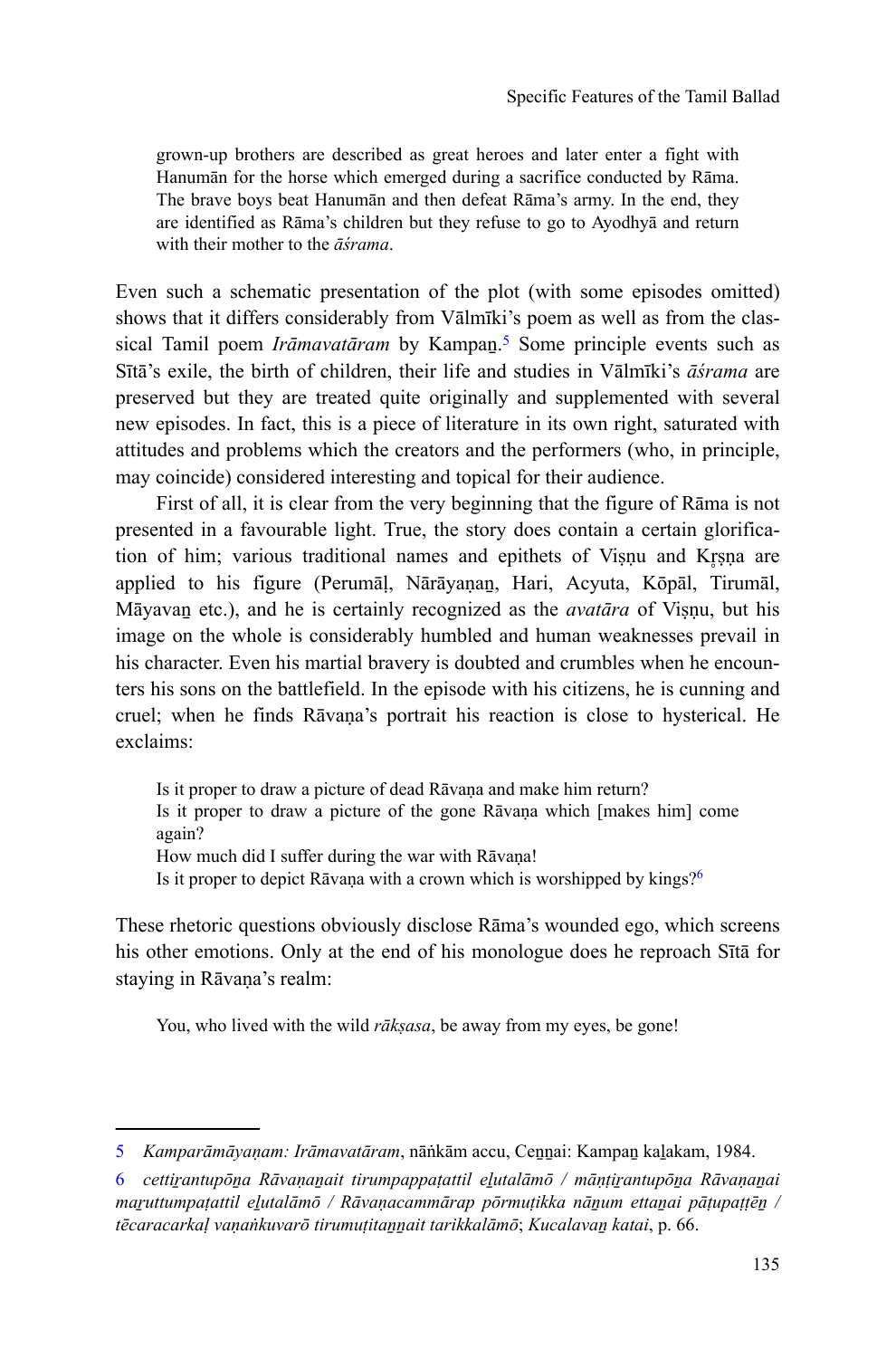You, who was beside the king of Laṅkā, do not stand in front of me, be gone!<sup>7</sup>

Rāma even tries to commit suicide but his three mothers manage to pacify him. Instead he intends to punish Sītā with the utmost cruelty. Incidentally, later, when Sītā is found alive in the forest, he denies his faults and blames his brother Laksmana for all the misfortunes.

One of the main problems in Tamil folk creations which attracts attention of the performers (as well as of the audience) is the problem of family interrelations. In this case it manifests as the Rāma-Sītā conflict. To be more precise, the central motif of the story is the feminine conjugal chastity, a notion which is extremely significant for the traditional Tamil culture. It is known under the term *karpu* and is eulogized in many pieces of Tamil literature (for instance, in the sixth chapter of *Tirukkural*).<sup>8</sup> In this connection an interesting and telling detail which stresses the importance of *karpu* might be mentioned. In Tamil readings of the *Rāmāyaṇa*, Rāvaṇa in order not to touch Sītā abducts her by lifting the lump of ground and the hut near which she stands. This detail was introduced, perhaps, by Kampan<sup>9</sup> who understood that the idea of a male physically touching a married woman was absolutely unacceptable for the Tamil audience. In this story, Kaikeyī before asking Sītā to draw a picture of Rāvana reminds her the events connected with Sītā's abduction by Rāvaṇa and says: 'he lifted you with the soil to the chariot' (*mannote unnait tēril ērri*).<sup>10</sup>

Interestingly enough, the episode with the portrait is well known in the South and appears, for instance, in Telugu songs. But its treatment is a little bit different: it is Śūrpaṇakhā who came to Sītā disguised as a hermit and asks her to draw Rāvaṇa's figure. Sītā complies with the request but draws only Rāvaṇa's feet and Śūrpaṇakhā herself completes the picture.<sup>11</sup> Generally speaking, the motif of drawing a portrait of a beloved person is a commonplace in Indian literature. Here it is connected with Śūrpaṇakhā's lust for Rāma. It is known that she was rejected and insulted by him and she looks for revenge by means of slandering Sītā. Besides, being jealous of her, she intends to make Sītā and Rāma

<sup>7</sup> *kāṭṭarakkaṉōṭu vāḻntavaḷtāṉ kaṇṇilmuḻiyātē appuṟampō / ilaṅkaivēntanōṭu cērntavaḷtāṉ eṉmuṉṉillātē appuṟampō*; *Kucalavaṉ katai*, p. 67

<sup>8</sup> The meaning of the term *kaṟpu* is discussed in: Alexander M. Dubianski, *Ritual and Mythological Sources of the Early Tamil Poetry*, Groningen: Egbert Forsten, 1999, pp. 127–129.

<sup>9</sup> *Kamparāmāyaṇam*, p. 532 (lines 3386–3390).

<sup>10</sup> *Kucalavaṉ katai*, p. 59.

<sup>11</sup> Velcheru Narayana Rao, 'A Ramayana of Their Own: Women's Oral Tradition in Telugu', in *Many Rāmāyaṇas*, p. 126.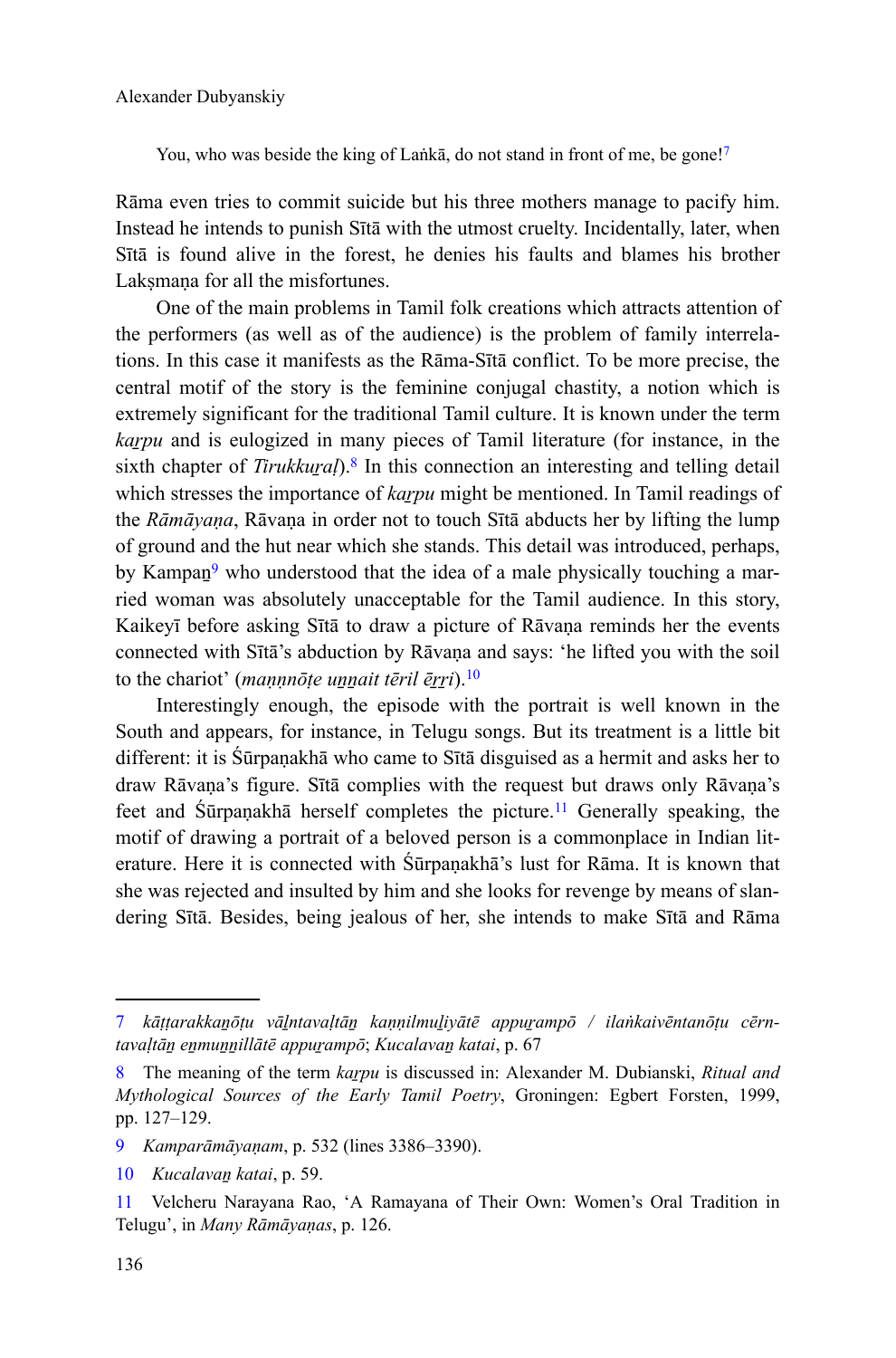fight. In the Tamil story, the active figure is Kaikeyī who obviously lusts for Rāvaṇa and is also jealous of Sītā—she is sure that Sītā was Rāvaṇa's lover. Thus, again the Tamil version switches from a mythological epic to family matters.

Taking into consideration the importance of the notion of *karpu* to Tamil culture, Rāma's cruelty to Sītā, perhaps, can be explained in terms of a certain counterbalance to her alleged infidelity. On the other hand, the folk story obviously tends to blame Rāma for his abuse of Sītā. In the above-mentioned episode, Laksmana reproaches Rāma and says:

Chastity never was destroyed. Virgin Sītā must not be cut down. The way of *karpu* is difficult. Oh, you with the complexion of the rain-cloud! Sītā must not be cut down. It is a fault to harm women. The elders won't accept it.

Oh, Perumāḷ, my hand will not rise to cut down the woman Sītā'.<sup>12</sup>

Sītā is referred to in the story as 'the germ of chastity' (*kaṟpu cūṭāmaṇi*), 'the precious garland of chastity' (*kaṟpu maṇi mālai*). Lakṣmaṇa, who brings Sītā to the forest, believes that since her chastity is not destroyed neither tiger nor bear can kill her. Indeed, she is quite safe in the forest and, moreover, Varuṇa, Vāyu, snakes, wild animals and birds worship and guard her. In a way Sītā's stay in the wilderness can be considered as another trial of her marital fidelity which she successfully undergoes.

One more feature of the story that attracts our attention is its discernible Śaivite overtones. This, of course, does not mean that the Vaiṣṇava background of the story is diminished. As I have already mentioned, Rāma is recognized as Viṣṇu's *avatāra* and in some places he is worshipped. Bharata is sometimes named as Bharatāḻvār (following Kampaṉ's *Irāmavatāram*) but there are many facts that disclose the authors' inclination towards  $\text{Siva}.^{13}$  In the second part of the story describing the events in the forest, the goddess Bhadrakāḷi appears. Sītā asks Vālmīki to bring the goddess to her, explaining that she is her relative, which is indeed true because according to Tamil mythology Bhadrakāļi (otherwise Durgā or Korravai) is a younger sister of Tirumāl, that is Viṣṇu/Kr̥ṣṇa or Rāma (*Māyavar taṅkai Pattirakāli*).<sup>14</sup> Vālmīki summons her and she comes as a

<sup>12</sup> *kaṟpu orunāḷum aḻiyavillai. kaṉṉi Cītaiyai veṭṭa vēṇṭām / kaṟpuneṟiyatu pollātu. kārvaṇṇā Cītaiyai veṭṭa vēṇṭām / peṇpāvam piḻai tarumē. periyavarukkum ēlātu / peṇṇāḷ Cītaiyai veṭṭutaṟku perumāḷe eṉakkuk kaivarumō*; *Kucalavaṉ katai*, p. 71.

<sup>13</sup> In another variant of the story mentioned earlier the text begins with the glorification of Śiva (*kaṭavuḷ vāḻttu*).

<sup>14</sup> *Kucalavaṉ katai*, p. 97.